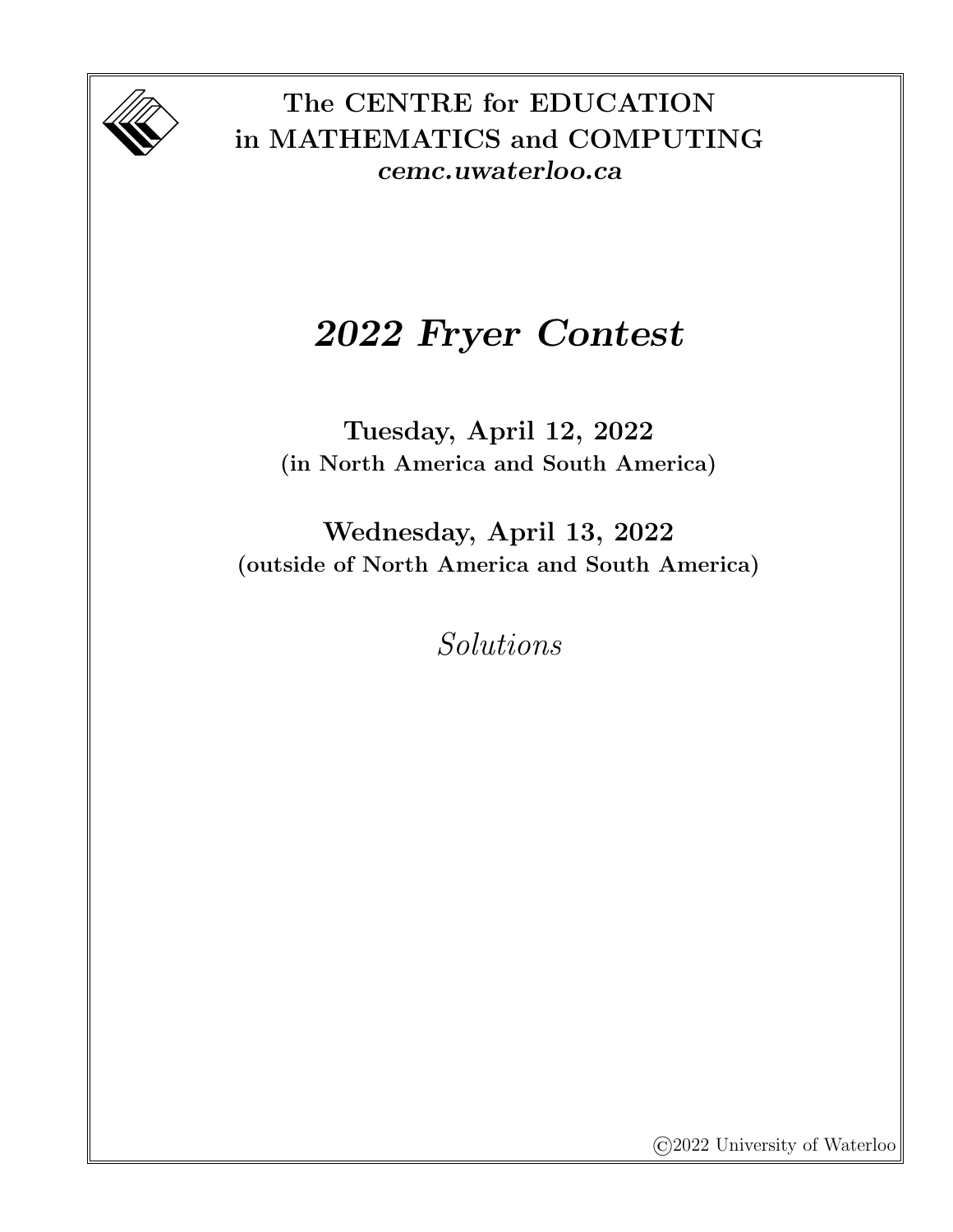1. (a) Each hit adds 7 points to Shane's score, and so 4 hits adds  $7 \times 4 = 28$  points to his score. For each miss, 3 points are subtracted from Shane's score, and so 2 misses subtracts  $3 \times 2 = 6$  points from his score.

A player's score begins at 0, and so after these 6 throws, Shane's score is  $28 - 6 = 22$ .

(b) Solution 1

After exactly h hits and 6 misses, Susan's score is given by the expression  $7 \times h - 3 \times 6$ or  $7h - 18$ .

After these throws, Susan's score is 59, and so  $7h - 18 = 59$ .

Solving this equation, we get  $7h = 59 + 18$  or  $7h = 77$ , and so  $h = 11$ .

Solution 2

Susan's 6 misses decrease her score by  $3 \times 6 = 18$  points.

Since her score is 59, then Susan must have scored  $59 + 18 = 77$  points from hits.

Since each hit is worth 7 points, then the value of h is  $77 \div 7 = 11$ .

(c) Solution 1

We begin by making an initial guess at the value of  $m$ , and then systematically adjust the value upward or downward as needed.

If we begin with  $m = 3$  for example, then the number of hits is  $20 - 3 = 17$  and Souresh's score is  $7 \times 17 - 3 \times 3 = 119 - 9 = 110$ .

Since this score is greater than 105, then the value of  $m$  is greater than 3 (more misses means fewer hits and a lower score).

When  $m = 4$ , the number of hits is  $20 - 4 = 16$  and Souresh's score is  $7 \times 16 - 3 \times 4 = 112 - 12 = 100.$ 

Since this score is greater than 85 and less than 105, then 4 is a possible value of  $m$ .

When  $m = 5$ , the number of hits is  $20 - 5 = 15$  and Souresh's score is  $7 \times 15 - 3 \times 5 = 105 - 15 = 90.$ 

This score is also greater than  $85$  and less than 105, and so 5 is a possible value of m. When  $m = 6$ , the number of hits is 14 and Souresh's score is  $7 \times 14 - 3 \times 6 = 98 - 18 = 80$ . This score is less than 85 and so 6 is not a possible value of  $m$ .

Continuing to increase the number of misses will further decrease Souresh's score, and thus the only possible values are  $m = 4$  and  $m = 5$ .

## Solution 2

Since Souresh makes 20 throws and  $m$  of these throws are misses, then the remaining  $20 - m$  throws are hits.

After exactly 20 − m hits and m misses, Souresh's score is given by the expression  $7(20 - m) - 3m$  or  $140 - 10m$ .

Since Souresh's score  $(140-10m)$  is greater than 85, then  $10m$  must be less than 55 (note that  $140 - 85 = 55$ ) and so  $m < \frac{55}{10}$ .

Since  $\frac{55}{10} = 5\frac{1}{2}$  and m is a positive integer, then  $m \leq 5$ .

Since Souresh's score is less than 105, then  $10m$  must be greater than 35 (note that  $140 - 105 = 35$  and so  $m > \frac{35}{10}$ .

Since  $\frac{35}{10} = 3\frac{1}{2}$  and m is a positive integer, then  $m \ge 4$ .

Thus, m is a positive integer and  $4 \le m \le 5$ , and so  $m = 4$  or  $m = 5$ .

(We can check that when  $m = 4$ , Souresh's score is  $7 \times 16 - 3 \times 4 = 112 - 12 = 100$ , and when  $m = 5$ , Souresh's score is  $7 \times 15 - 3 \times 5 = 105 - 15 = 90$ .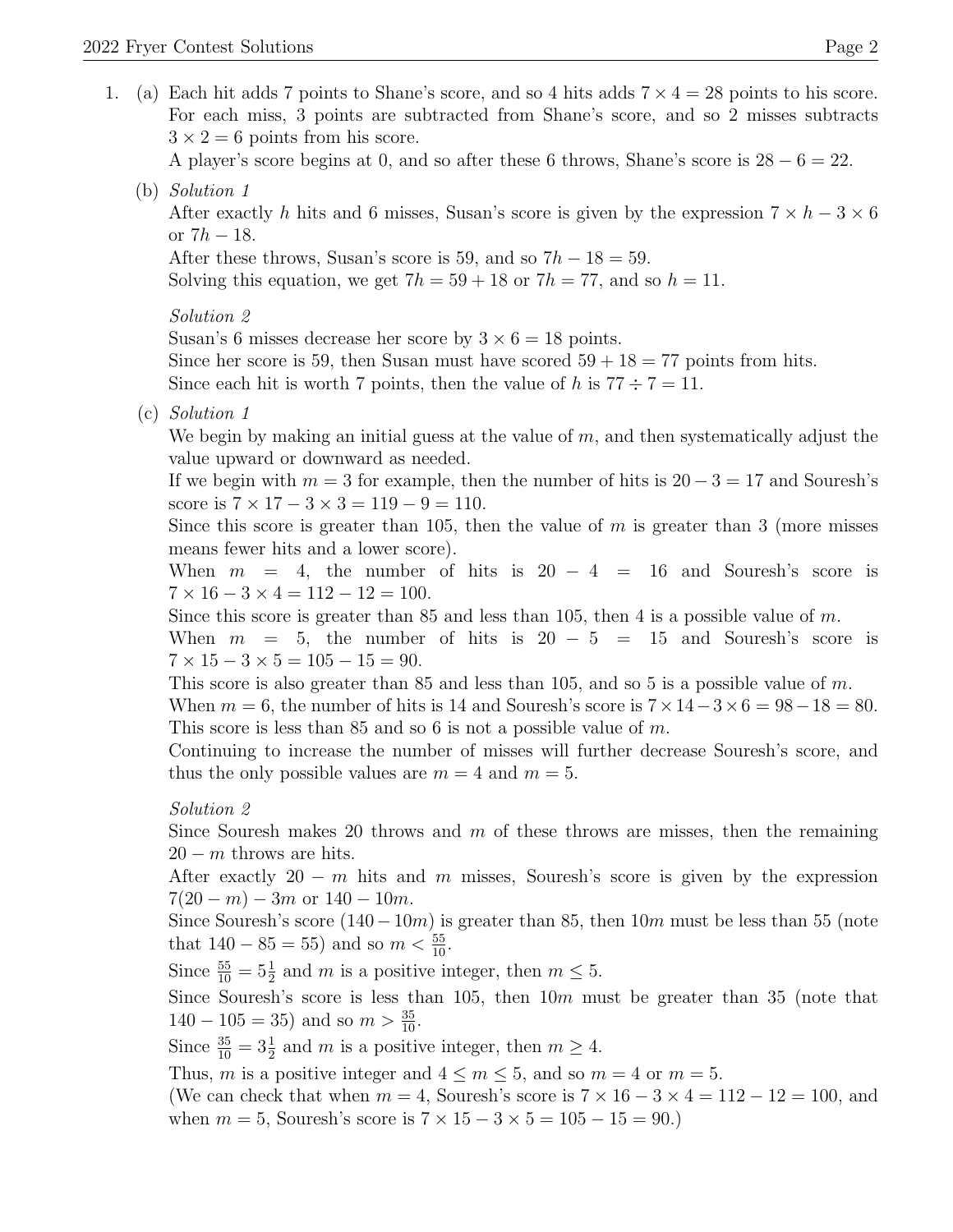2. (a) Solution 1

The area of ABGH is equal to the sum of the areas of ABCD and EFGH minus the area of overlap  $EFCD$  since it is counted twice in this sum.

Thus, the area of  $ABGH$  is  $(13 \text{ cm}^2) + (13 \text{ cm}^2) - (5 \text{ cm}^2) = 21 \text{ cm}^2$ .

## Solution 2

The area of  $ABCD$  is 13 cm<sup>2</sup> and is equal to the sum of the areas of  $ABFE$  and  $EFCD$ . Since the area of  $EFCD$  is 5 cm<sup>2</sup>, then the area of  $ABFE$  is  $(13 \text{ cm}^2) - (5 \text{ cm}^2) = 8 \text{ cm}^2$ . The area of ABGH is equal to the sum of the areas of ABFE and EFGH or  $(8 \text{ cm}^2) + (13 \text{ cm}^2) = 21 \text{ cm}^2$ .

- (b) Let the area of the overlapped region,  $\triangle KLN$ , be x cm<sup>2</sup>. The area of  $\triangle KLN$  is equal to half of the area of  $\triangle JKL$ , and so the area of  $\triangle JKN$  is also x cm<sup>2</sup>. Since  $\triangle JKL$  and  $\triangle MLK$  are identical, then the area of  $\triangle MLN$  is also x cm<sup>2</sup>. Thus, the area of the figure  $JKLMN$  is  $3x \text{ cm}^2$ , and so  $3x = 48$ or  $x = 16$ . *J*  $K$   $L$ *N* Since  $\triangle JKL$  is right-angled at K, then its area is given by  $\frac{1}{2}(JK)(KL)$ . Since the area of  $\triangle JKL$  is  $2x \text{ cm}^2 = 32 \text{ cm}^2$ , then  $\frac{1}{2}(JK)(KL) = 32 \text{ cm}^2$  or 1  $\frac{1}{2}$ (6 cm)( $KL$ ) = 32 cm<sup>2</sup>, and so  $KL = \frac{32}{3}$  $\frac{32}{3}$  cm.
- (c) We use the notation  $|\triangle URT|$  to denote the area of  $\triangle URT$ , and similar notation for other areas. Since  $|PQRS| + |\triangle URT| = |PQTUS|$ , then

$$
|\triangle URT| = |PQTUS| - |PQRS| = 117 \text{ cm}^2 - 108 \text{ cm}^2 = 9 \text{ cm}^2.
$$

Since  $|PQRU| + |\Delta URT| = |\Delta PQT|$ , then

$$
|PQRU| = |\triangle PQT| - |\triangle URT| = 81 \text{ cm}^2 - 9 \text{ cm}^2 = 72 \text{ cm}^2.
$$

- 3. (a) The prime factorization of  $675 = 3^3 \times 5^2$ , and so 675 has  $4 \times 3 = 12$  positive factors.
	- (b) The positive integer n has a total of  $4 + 14 = 18$  positive factors.
		- Since *n* has the positive factors  $9 = 3^2$ , 11,  $15 = 3 \times 5$ , and  $25 = 5^2$ , then the prime factorization of n must include at least 2 factors of 3, at least 2 factors of 5, and at least 1 factor of 11.

In other words, *n* must be divisible by  $3^2 \times 5^2 \times 11$ .

Suppose  $n = 3^2 \times 5^2 \times 11$ . Then n has  $3 \times 3 \times 2 = 18$  positive factors, as required. If  $n$  contained additional factors, then it would have more than 18 positive factors. Thus,  $n = 3^2 \times 5^2 \times 11 = 2475$ .

(c) Suppose that m is a positive integer less than 500 that has exactly  $2 + 10 = 12$  positive factors.

Since m has the positive factors 2 and  $9 = 3^2$ , then the prime factorization of m must include at least 1 factor of 2, and at least 2 factors of 3.

In other words, m must be divisible by  $2 \times 3^2$ .

To begin, suppose that  $m$  has exactly 2 distinct prime factors.

That is, suppose that  $m = 2^a \times 3^b$  where a and b are integers with  $a \ge 1$  and  $b \ge 2$ .

In this case, m has  $(a + 1)(b + 1) = 12$  positive factors.

Since  $a \ge 1$  and  $b \ge 2$ , then  $a + 1 \ge 2$  and  $b + 1 \ge 3$ .



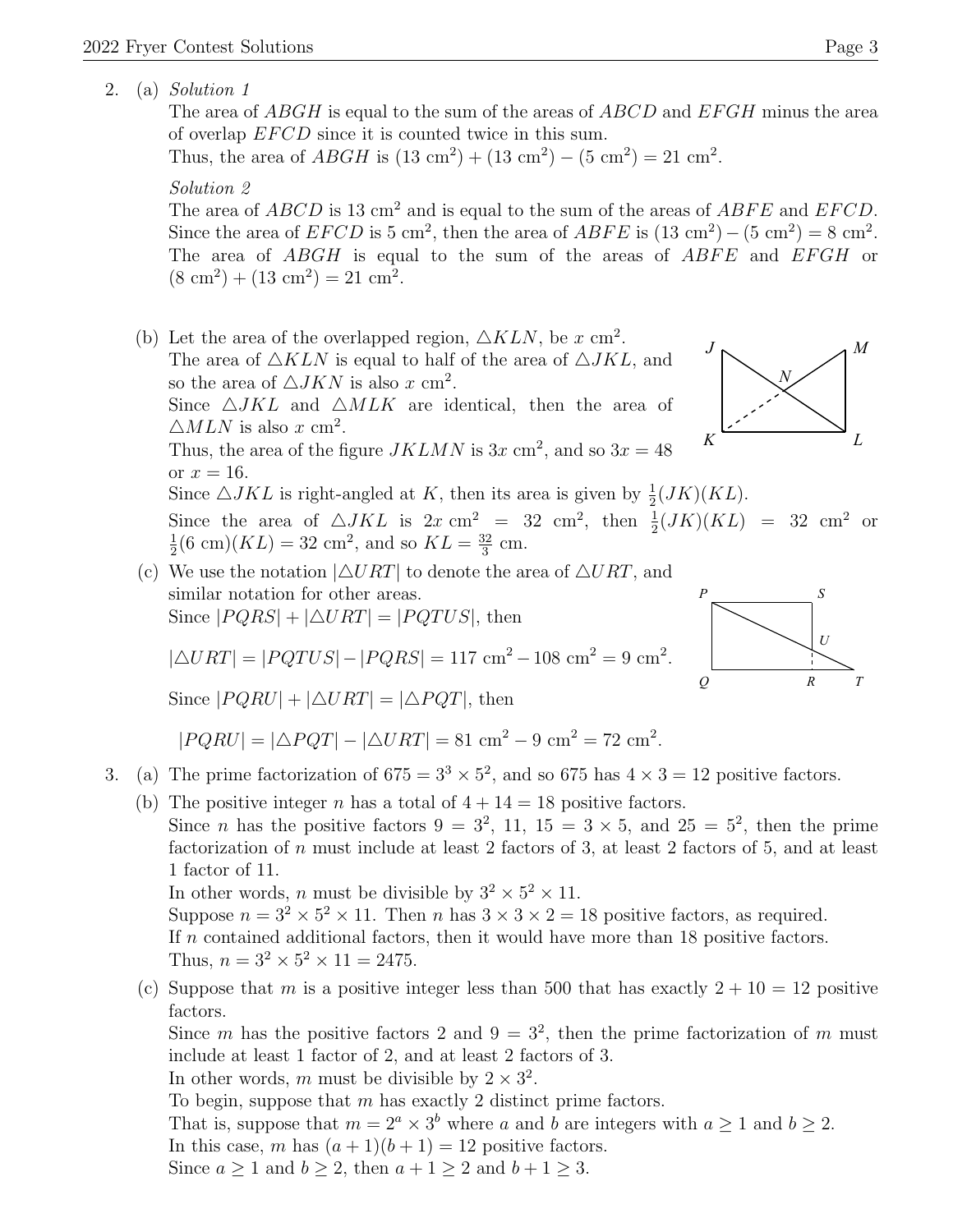Using these restrictions, there are exactly three possibilities for which  $(a+1)(b+1) = 12$ . These are

> $a+1=2$  and  $b+1=6$ , which gives  $a=1$  and  $b=5$  $a+1=3$  and  $b+1=4$ , which gives  $a=2$  and  $b=3$  $a+1=4$  and  $b+1=3$ , which gives  $a=3$  and  $b=2$

If  $a = 1$  and  $b = 5$ , then  $m = 2 \times 3^5 = 486$ .

If  $a = 2$  and  $b = 3$ , then  $m = 2^2 \times 3^3 = 108$ .

If  $a = 3$  and  $b = 2$ , then  $m = 2^3 \times 3^2 = 72$ .

Since each of these values is less than 500, then there are 3 positive integers that satisfy the given conditions, in this case.

Next, suppose that  $m$  has exactly 3 distinct prime factors.

That is, suppose that  $m = 2^a \times 3^b \times p^c$  where p is a prime number not equal to 2 or 3, and a, b and c are integers with  $a \geq 1$ ,  $b \geq 2$  and  $c \geq 1$ .

If  $a = 1$ ,  $b = 2$  and  $c = 1$  (the minimum values possible for  $a, b, c$ ), then  $m = 2 \times 3^2 \times p$ . In this case, m has  $2 \times 3 \times 2 = 12$  positive factors, as required.

Increasing a, b or c increases the number of positive factors, and thus  $a = 1, b = 2$  and  $c = 1$  is the only possibility for which m has 12 positive factors and 3 distinct prime factors.

If  $a = 1, b = 2$  and  $c = 1$ , then  $m = 2 \times 3^2 \times p = 18p$ .

For which prime numbers  $p > 3$  is  $18p$  less than 500?

Since  $18p < 500$ , then  $p < \frac{500}{18}$  and so  $p \le 27$ .

The prime numbers in this range are 5,7,11,13,17,19, and 23, which give 7 positive integers that satisfy the given conditions, in this case.

Finally, suppose that  $m$  has exactly 4 distinct prime factors.

That is, suppose that  $m = 2^a \times 3^b \times p^c \times q^d$  where p and q are different prime numbers not equal to 2 or 3, and a, b, c, d are integers with  $a \geq 1$ ,  $b \geq 2$ ,  $c \geq 1$ , and  $d \geq 1$ .

If  $a = 1, b = 2, c = 1$ , and  $d = 1$  (the minimum values possible for a, b, c, d), then m has  $2 \times 3 \times 2 \times 2 = 24$  positive factors, which is a contradiction.

Increasing  $a, b, c, \text{or } d$  or increasing the number of distinct prime factors, increases the number of positive factors, and thus there are no possibilities for which  $m$  has 12 positive factors and 4 or more distinct prime factors.

Thus, the number of positive integers less than 500 that have the factors 2 and 9 and exactly ten other positive factors is  $3 + 7 = 10$ .

4. (a) Since one of the jars contains 0 beans, then all beans must be removed from the jar that contains 40 beans.

On Franco's turns, the number of beans that he removes is  $1, 3, 4, 1, 3, 4, \ldots$ , and so on. After Franco's 5 turns, he has removed a total of  $1+3+4+1+3=12$  beans.

On Sarah's turns, the number of beans that she removes is  $2, 5, 2, 5, 2, 5, \ldots$ , and so on. After Sarah's 5 turns, she has removed a total of  $2 + 5 + 2 + 5 + 2 = 16$  beans.

After a total of 10 turns, the total number of beans removed by Franco and Sarah is less than 40, and so we know that each of the two players was able to remove the required number of beans on each of their 5 turns.

After a total of 10 turns, the total number of beans left in the two jars is  $40 - (12 + 16) = 40 - 28 = 12.$ 

(b) Since one of the jars contains 0 beans, then all beans must be removed from the jar that contains 384 beans.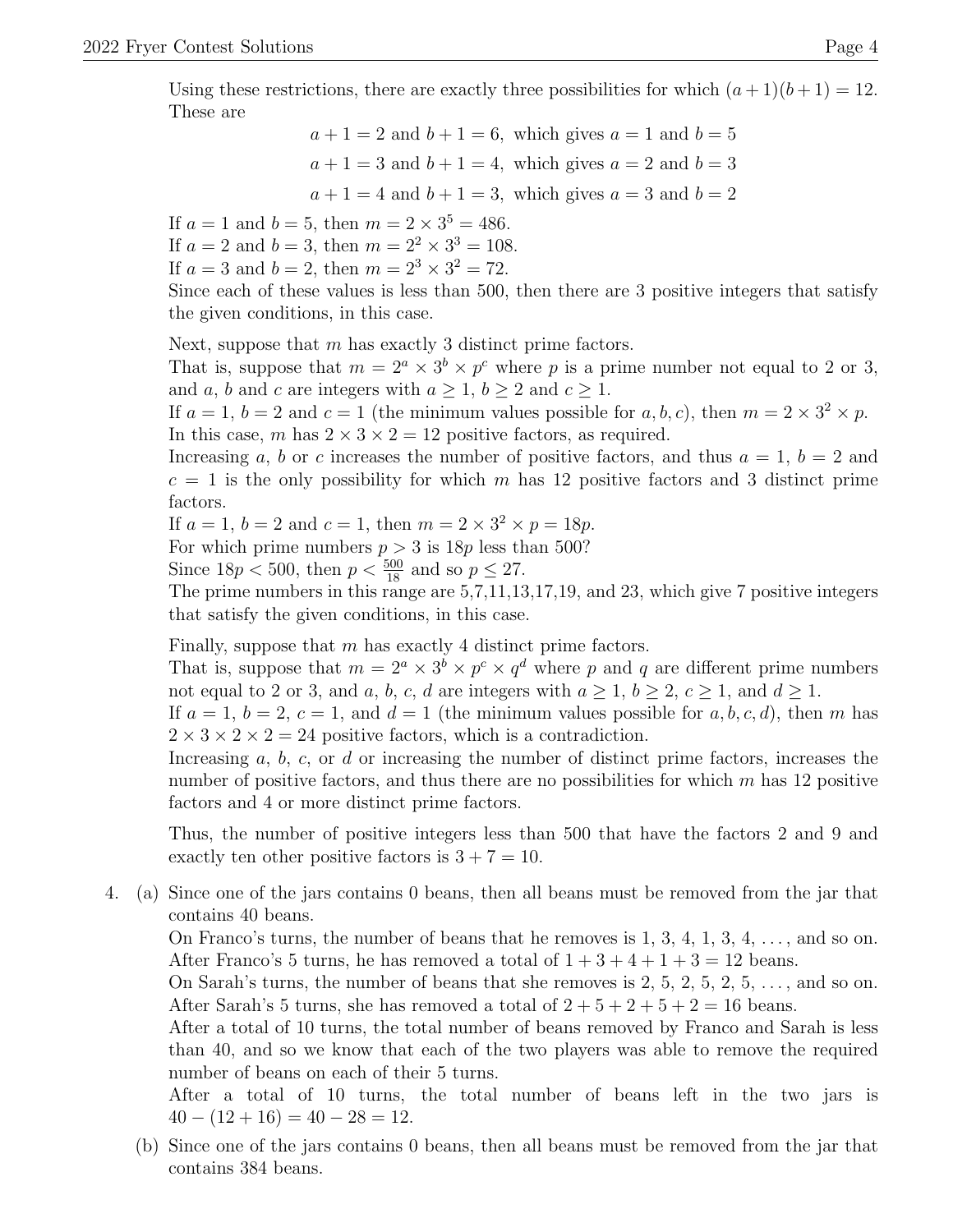Franco repeatedly removes 1, 3 and 4 beans, which is a cycle of length 3. Sarah repeatedly removes 2 and 5 beans, which is a cycle of length 2. Since the lowest common multiple of 3 and 2 is 6, then after each player has had 6 turns

(12 turns in total), they will each be back at the start of their cycle.

After the first 12 turns (6 turns for each player), Franco removes

$$
1+3+4+1+3+4 = 2(1+3+4) = 16
$$
 beans,

and Sarah removes

$$
2+5+2+5+2+5=3(2+5)=21
$$
 beans.

On each of the following groups of 12 turns, Franco will again remove 16 beans and Sarah will again remove 21 beans.

From the start of the game, together they will remove  $16 + 21 = 37$  beans every 12 turns. After 10 such groups of turns (a total of  $10 \times 12 = 120$  turns), the total number of beans removed is  $10 \times 37 = 370$ , and so  $384 - 370 = 14$  beans are left in the jar.

After these 120 turns, Franco and Sarah are at the beginning of their sequences and it is Franco's turn.

On the 121<sup>st</sup> turn, Franco removes 1 bean, and so  $14 - 1 = 13$  beans remain.

On the 122<sup>nd</sup> turn, Sarah removes 2 beans, and so  $13 - 2 = 11$  beans remain.

On the 123<sup>rd</sup> turn, Franco removes 3 beans, and so  $11 - 3 = 8$  beans remain.

On the 124<sup>th</sup> turn, Sarah removes 5 beans, and so  $8 - 5 = 3$  beans remain.

The next turn is Franco's and he is not able to remove the required number of beans, 4, and thus Franco loses.

Therefore, Sarah wins after exactly  $n = 124$  turns.

(c) We use the notation Tn to represent turn n, and  $(x, y)$  to represent the distribution of x beans in one jar and y in the other jar.

The game begins with the distribution  $(17, 6)$ , which is a total of  $17 + 6 = 23$  beans.

After T4 (2 turns each), Franco has removed  $1+3=4$  beans and Sarah has removed  $2 + 5 = 7$  beans.

Thus after T4, there are a total of  $23 - (4 + 7) = 12$  beans remaining in the jars.

With 12 beans remaining, at least one of the jars must contain 6 or more beans, since if both jars contained fewer than 6 beans, then the total number of beans would be at most  $5 + 5 = 10$ .

Since at least one of the jars contains 6 or more beans, then on T5, Franco is able to remove 4 beans leaving a total of  $12 - 4 = 8$  beans.

With 8 beans remaining, at least one of the jars must contain 4 or more beans, and so on T6, Sarah is able to remove 2 beans, and on T7, Franco is able to remove 1 bean.

After T7 (4 turns for Franco and 3 for Sarah), the total number of beans remaining in the jars is  $8 - (2 + 1) = 5$ .

Sarah must remove 5 beans on T8 (Sarah's  $4<sup>th</sup>$  turn).

If the distribution of beans is (5, 0), then Sarah will remove the 5 beans and win on T8. However, if the distribution is  $(4, 1)$  or  $(3, 2)$ , then Sarah will not be able to remove 5 beans and so Franco will win.

We summarize the solution to this point:

- It is not possible for either player to win on T1 through T6
- After T7, the total number of beans remaining in the jars is 5
- On T8, it is Sarah's turn and she must remove 5 beans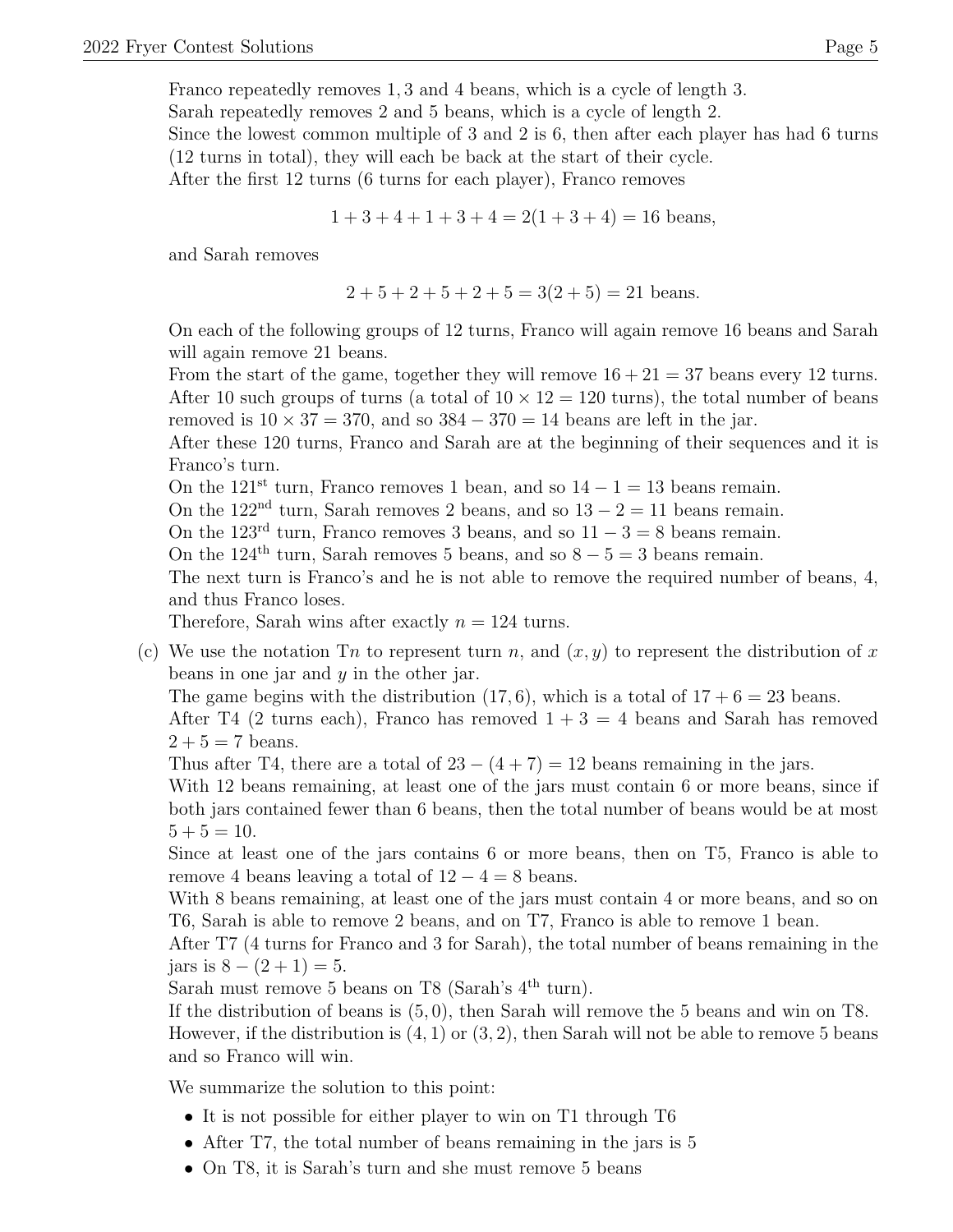- After T7, Franco wins if he leaves distributions of  $(4, 1)$  or  $(3, 2)$
- After T7, Franco will lose if he leaves a distribution of  $(5,0)$  (Sarah will win on T8)

Thus, Franco has a winning strategy if he can ensure that the final 5 beans are not all in one jar, otherwise Sarah has a winning strategy.

Franco has the winning strategy.

We summarize his strategy and then explain why this strategy guarantees that Franco will always win.

Franco's strategy:

- Remove 1 bean from the jar containing 17 beans on T1
- Remove 3 beans from the jar containing the fewest number of beans on T3
- Remove beans from the jar containing the greatest number of beans on T5 and T7

On T1, Franco removes 1 bean from the jar containing 17 beans, and so the distribution is (16, 6).

On T2, Sarah removes 2 beans from one of the jars, and so the distribution is (14, 6) or  $(16, 4).$ 

On T3, Franco removes 3 beans from the jar containing the fewest number of beans.

Thus after exactly 3 turns, the jars contain  $(14, 3)$ , or they contain  $(16, 1)$ .

Through T4 to T7 inclusive,  $5+4+2+1=12$  more beans are removed from the jars.

Thus in each of the above two cases, the jar containing the greatest number of beans (14 and 16) can not be emptied.

Can Sarah empty a jar that contains 3 beans or that contains 1 bean without Franco removing any beans from these jars?

Since Sarah can remove 2 or 5 beans on each of her turns, she will be unable to remove exactly 3 beans and she will similarly be unable to remove exactly 1 bean.

This means that for each of the above two cases, Sarah will not be able to empty either of the jars.

Therefore, after exactly 7 turns the jars will contain  $(2, 3)$ , or  $(4, 1)$ , and thus Sarah will lose since she will not be able to remove 5 beans on T8.

(d) There are a total of  $2023 + 2022 = 4045$  beans at the start of the game.

As was shown in part (b), 37 beans are removed in each successive group of 12 turns beginning from the start of the game.

After 109 such groups of turns (a total of  $109 \times 12 = 1308$  turns), the total number of beans removed is  $109 \times 37 = 4033$ , and so  $4045 - 4033 = 12$  beans are left in the jars.

After these 1308 turns, Franco and Sarah are at the beginning of their sequences and it is Franco's turn.

With 12 beans remaining, at least one of the jars must still contain 6 or more beans, and so Franco and Sarah were able to remove their required number of beans on each of the first 1308 turns.

From this point in the game, the winner is determined by how the 12 beans are distributed between the two jars.

For example, assume that the distribution of the final 12 beans is (12, 0).

Franco removes 1, Sarah removes 2, Franco removes 3, Sarah removes 5, and then there is  $12 - (1 + 2 + 3 + 5) = 1$  bean remaining.

On the next turn, Franco is unable to remove 4 beans and so in this case Sarah wins.

Assume that the distribution of the final 12 beans is (11, 1). Franco removes 1, and so the jars contain  $(10, 1)$  or  $(11, 0)$ .